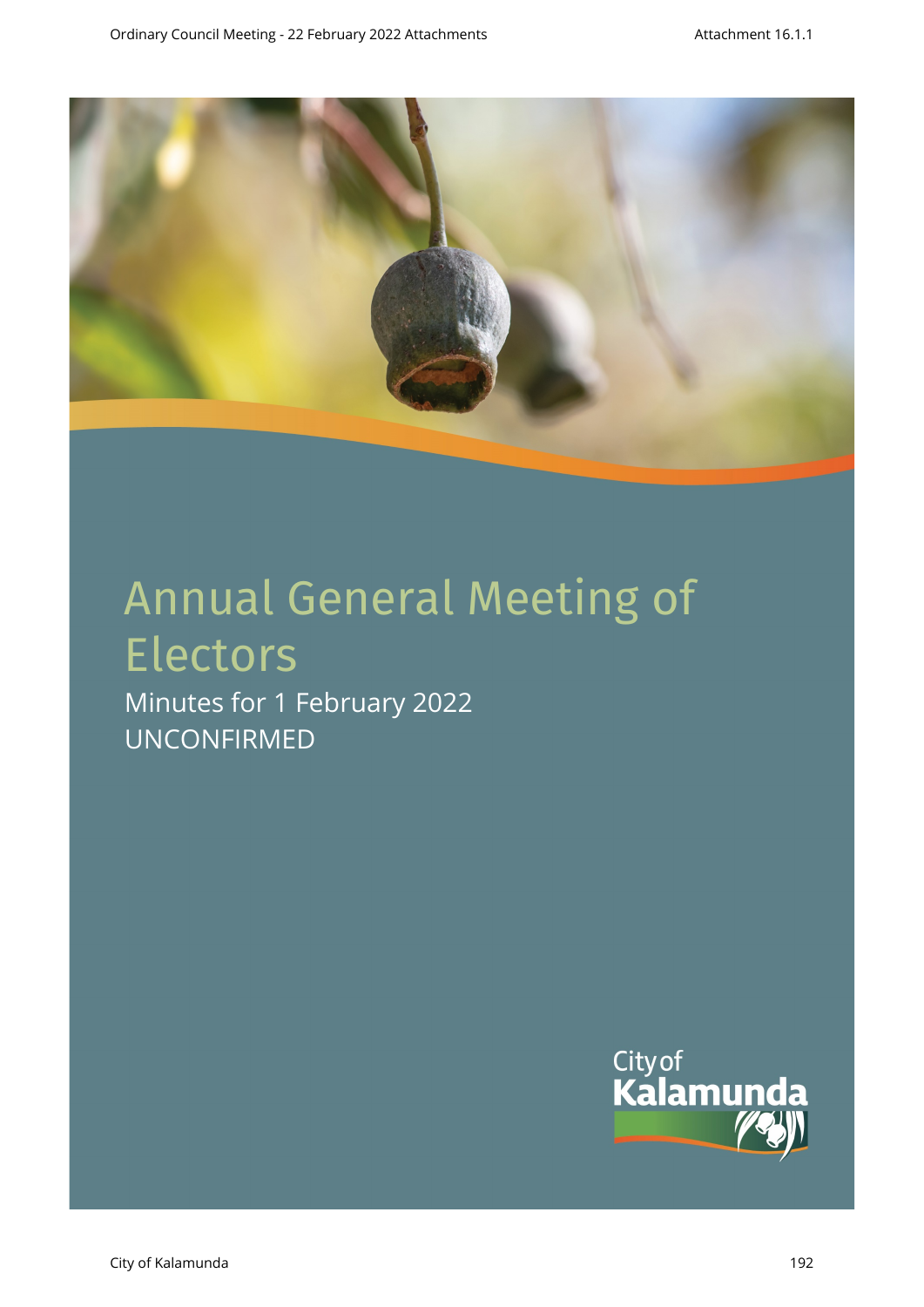Annual General Meeting of Electors - 1 February 2022

### **INDEX**

City of Kalamunda 2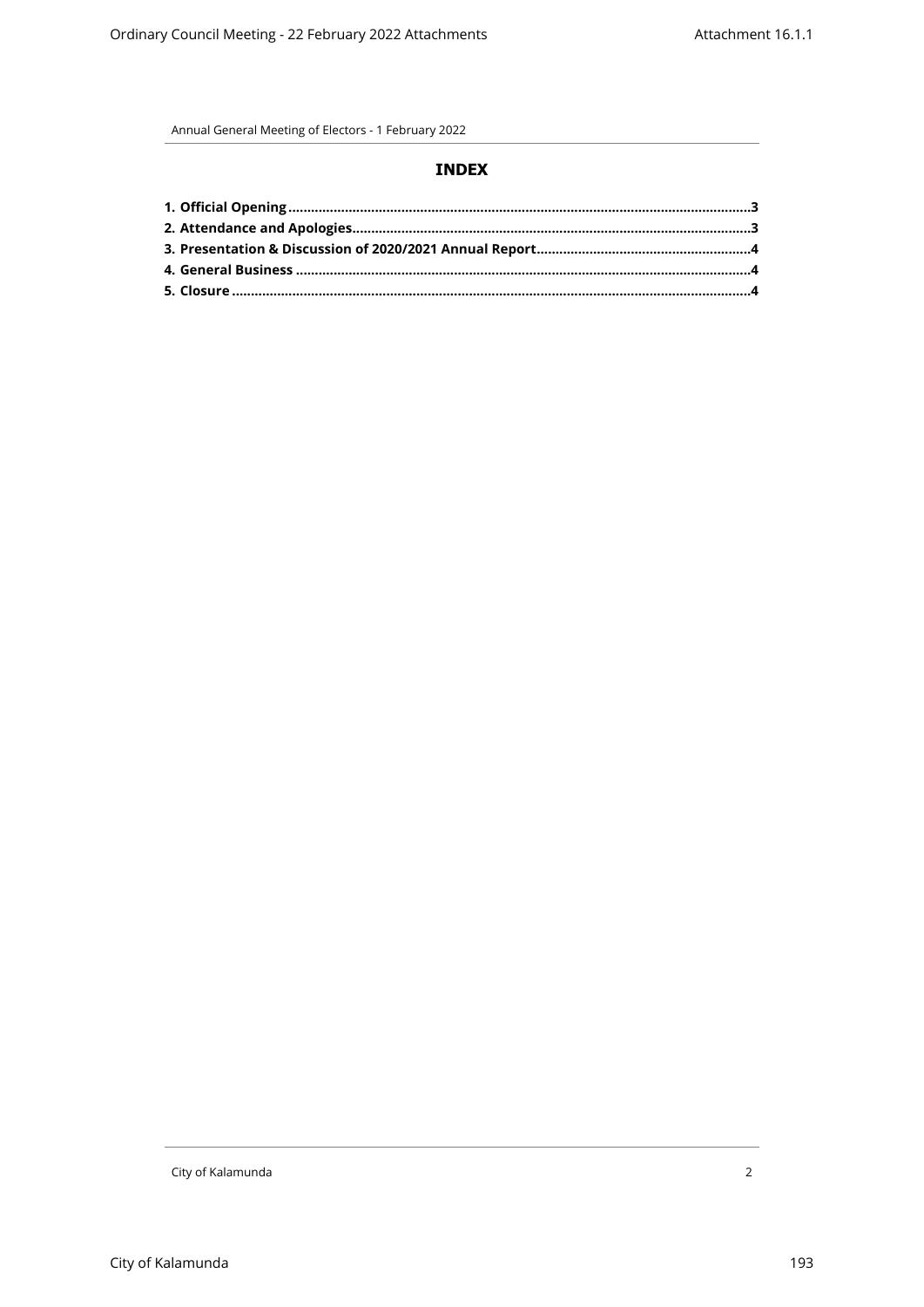<span id="page-2-0"></span>Annual General Meeting of Electors - 1 February 2022

#### **1. Official Opening**

<span id="page-2-1"></span>The Presiding Member opened the meeting at 6.30pm and welcomed Councillors, Staff and Members of the Public Gallery. The Presiding Member also acknowledged the Traditional Owners of the land on which we meet the Whadjuk Noongar people.

# **2. Attendance and Apologies**

**Councillors South East Ward**  John Giardina Janelle Sewell Geoff Stallard **South West Ward**

Kellie Miskiewicz Brooke O'Donnell **North West Ward** Sue Bilich Lisa Cooper Dylan O'Connor **North Ward** Andrew Osenton Kathy Ritchie Margaret Thomas JP (Mayor) Presiding Member

## **Members of Staff**

**Chief Executive Officer** Rhonda Hardy **Executive Team** Gary Ticehurst - Director Corporate Services Brett Jackson - Director Asset Services Peter Varelis - Director Development Services **Management Team** Nicole O'Neill - Manager Customer & PR **Administration Support** Darrell Forrest - Governance Advisor Donna McPherson - Executive Assistant to the CEO Sarah Griffiths - Council Support Officer

#### **Members of the Public** 9

#### **Members of the Press** Nil.

# **Apologies**

Mary Cannon

**Leave of Absence Previously Approved** Nil

City of Kalamunda 3